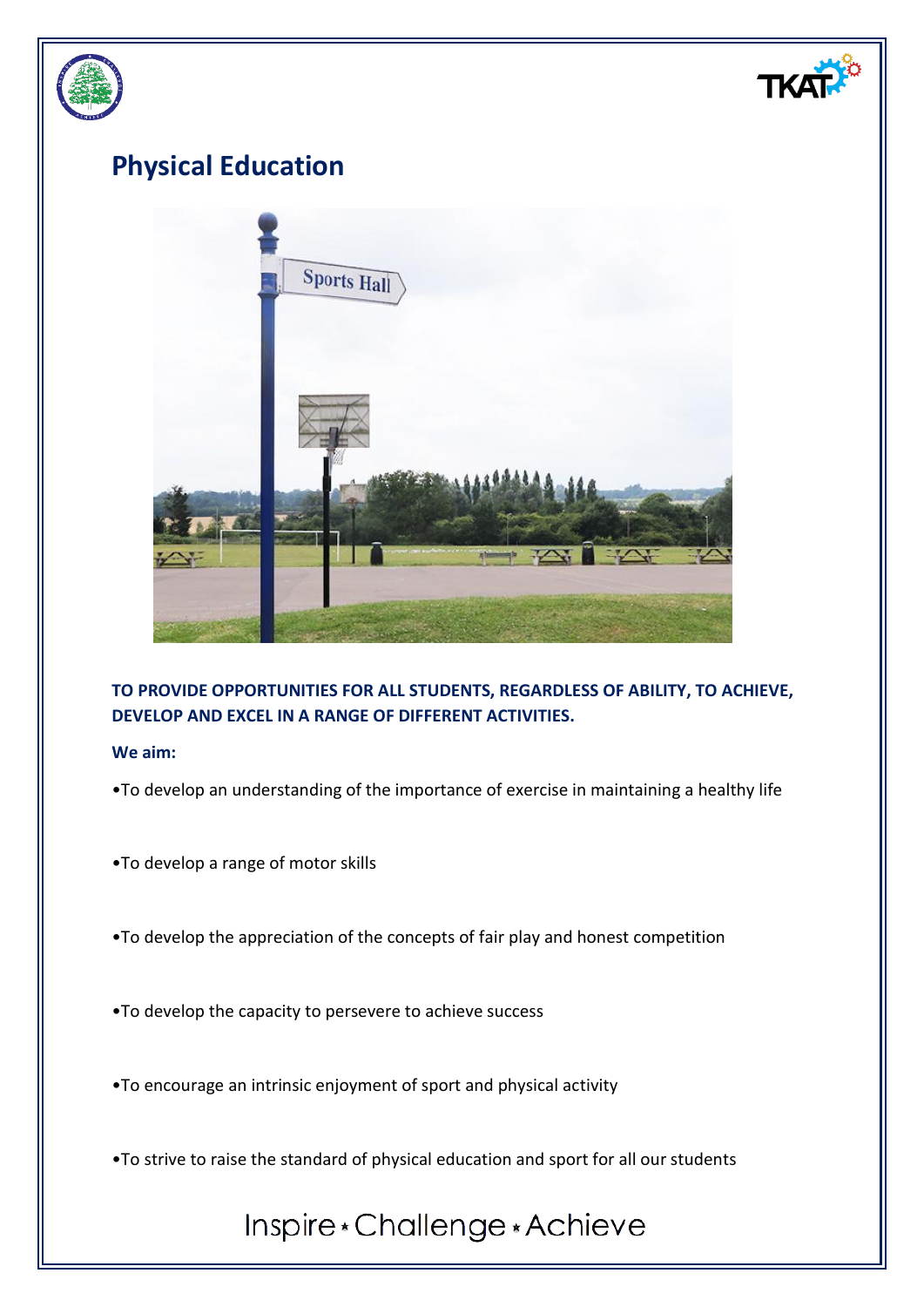

#### **Key Stage 3**

Students have 3 x 1-hour Physical Education lessons over the course of two weeks. Students have the choice to follow either the 'competitive' strand of activities for a period of 5 weeks or the 'non-competitive' strand for the same amount of time.

The 'competitive' strand activities consist of our more traditional team sports such as football, rugby, netball, basketball, handball, futsal.

The 'non-competitive' strand will focus on activities which do not have the emphasis placed on winning and losing, with a large emphasis placed on health and fitness.

#### **Key Stage 4**

All students have 2 x 1 hour Physical Education lessons over the course of two weeks. Again students have the choice to follow either the 'competitive' or 'non-competitive' strand of activities. The emphasis in Key Stage 4 PE is about engagement, enjoyment and developing those core skills that will be required to maintain a healthy and active lifestyle into adulthood.

#### **BTEC SPORT**

The BTEC Level 2 First Award in Sport provides an engaging and stimulating introduction to the world of sport. It will allow students to develop their theoretical knowledge as well as providing a practically based qualification. Students will develop skills such as:

Personal development through practical participation and performance in a range of sport and exercise activities.

A wider understanding and appreciation of health-related fitness, sport and exercise through a selection of optional specialist units.

Communication, planning and team-working skills

The opportunity to develop a range of skills and techniques, personal skills and attributes essential for successful performance in working life.

Students will study 4 units over the course. All have equal weighting of 25%.

### Inspire \* Challenge \* Achieve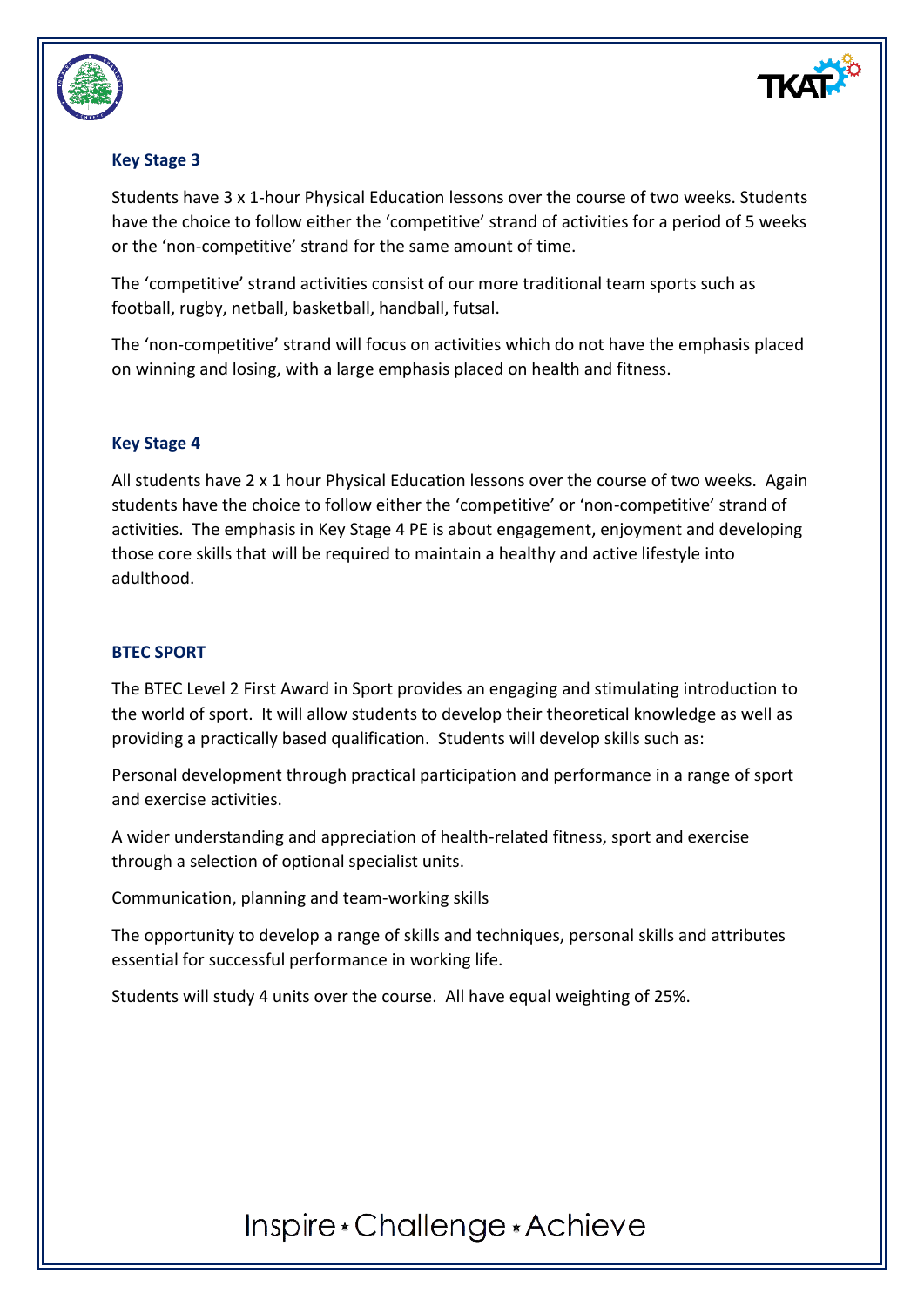



#### **Unit 1- Fitness for Sport and Exercise**

The only exam based unit. Students will learn about the components of fitness and the principles of training. They will explore different fitness training methods and get given the opportunity to investigate fitness testing to determine fitness levels. This is assessed by a one-hour onscreen test.

#### **Unit 2- Practical Sports Performance**

This is a coursework-based module in which students will study two sports in detail and look to develop their own personal performance in these sports. They will develop their knowledge of the rules, regulations and scoring systems in the sports that we select. They will be able to practically demonstrate skills, techniques and tactics in the sports that we select as well as getting the opportunity to review their sports performance.

#### **Unit 5- Training for Personal Fitness**

A coursework based unit, students will look at the stages of designing a personal fitness programme, gain understanding of personal awareness adherence factors and strategies. They will also implement their personal fitness training programme, maintain a training diary and learn how to effectively review their programme upon completion.

#### **Unit 6: Leading Sports Activities**

A coursework based unit, students will look at the attributes associated with successful sports leadership. They will undertake the planning and leading of sports activities, both in school and out in the local community. They will also learn to evaluate their own effectiveness as a sports leader and will consider how to further develop their ability as a sports leader.

#### **Key Stage 5**

Students can opt to study the BTEC Level 3 extended certificate in Sport. This is equivalent to 1 A-level.

Students complete four units over the course. Three units are compulsory, two of which will be assessed by an exam and the other two assessed via coursework. The three compulsory units are:

Anatomy & Physiology (Assessed by Exam)

### Inspire \* Challenge \* Achieve